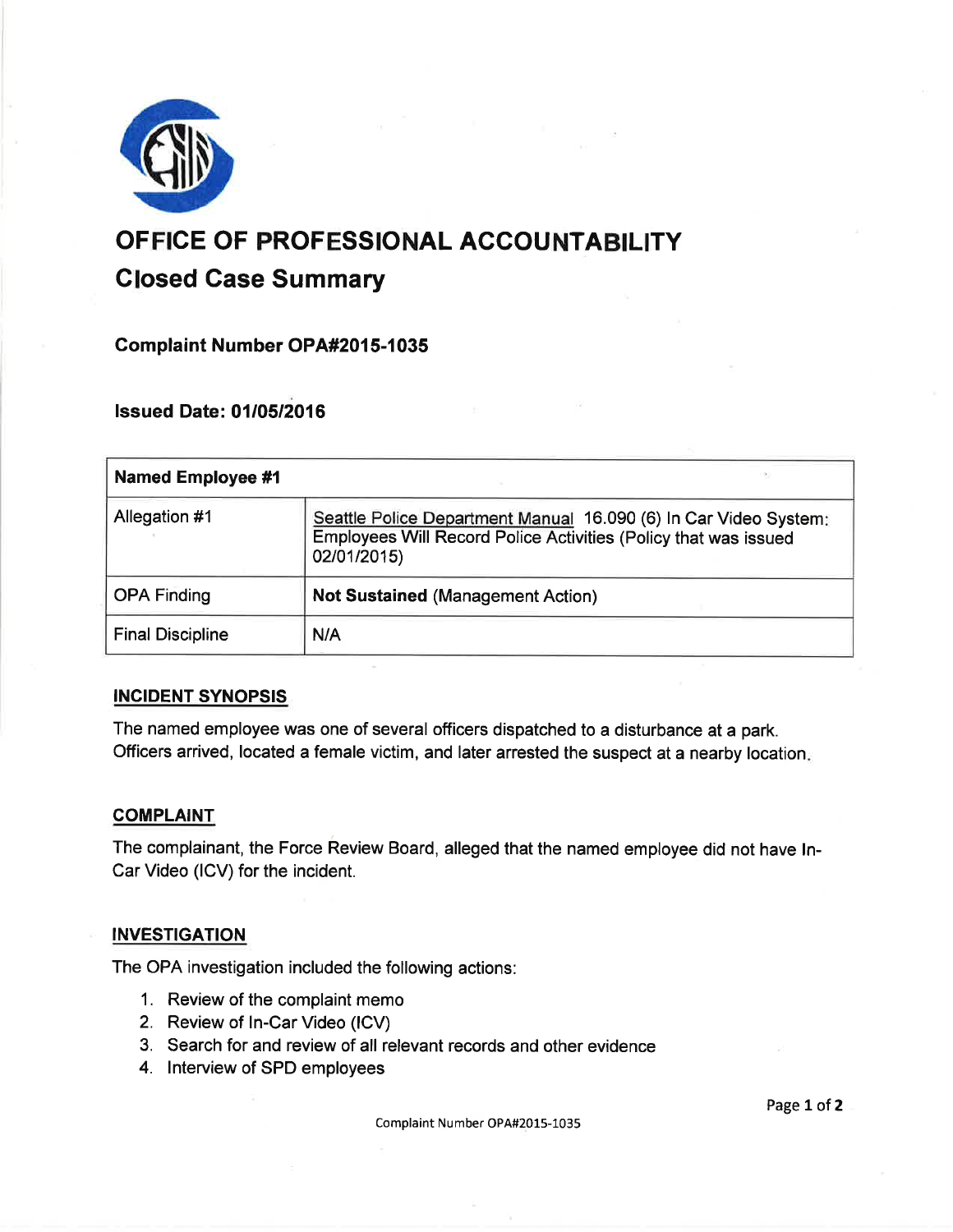#### ANALYSIS AND CONCLUSION

The investigation showed that another officer's ln Car Video (lCV) had captured the named employee at the incident. The named employee did not specifically remember responding to this incident but believed that he was dispatched and arrived on the scene for an "administrative" purpose, not to take any law enforcement action. The named employee stated that his understanding of the policy was that he was only required to record events when he was taking law enforcement action.

#### **FINDINGS**

#### Named Employee #l

Allegation #1

The evidence shows that the named employee was following the policy as he had been directed by a superior officer. Therefore a finding of Not Sustained (Management Action) was issued for In Car Video Sysfem: Employees Will Record Police Activities.

The OPA Director's letter of Management Action recommendation to the Chief of Police is attached to this report.

NOTE: The Seattle Police Department Manual policies cited for the allegation(s) made for this OPA lnvestigation are policies that were in effect during the time of the incident. The issued date of the policy is listed.

Complaint Number OPA#2015-1035